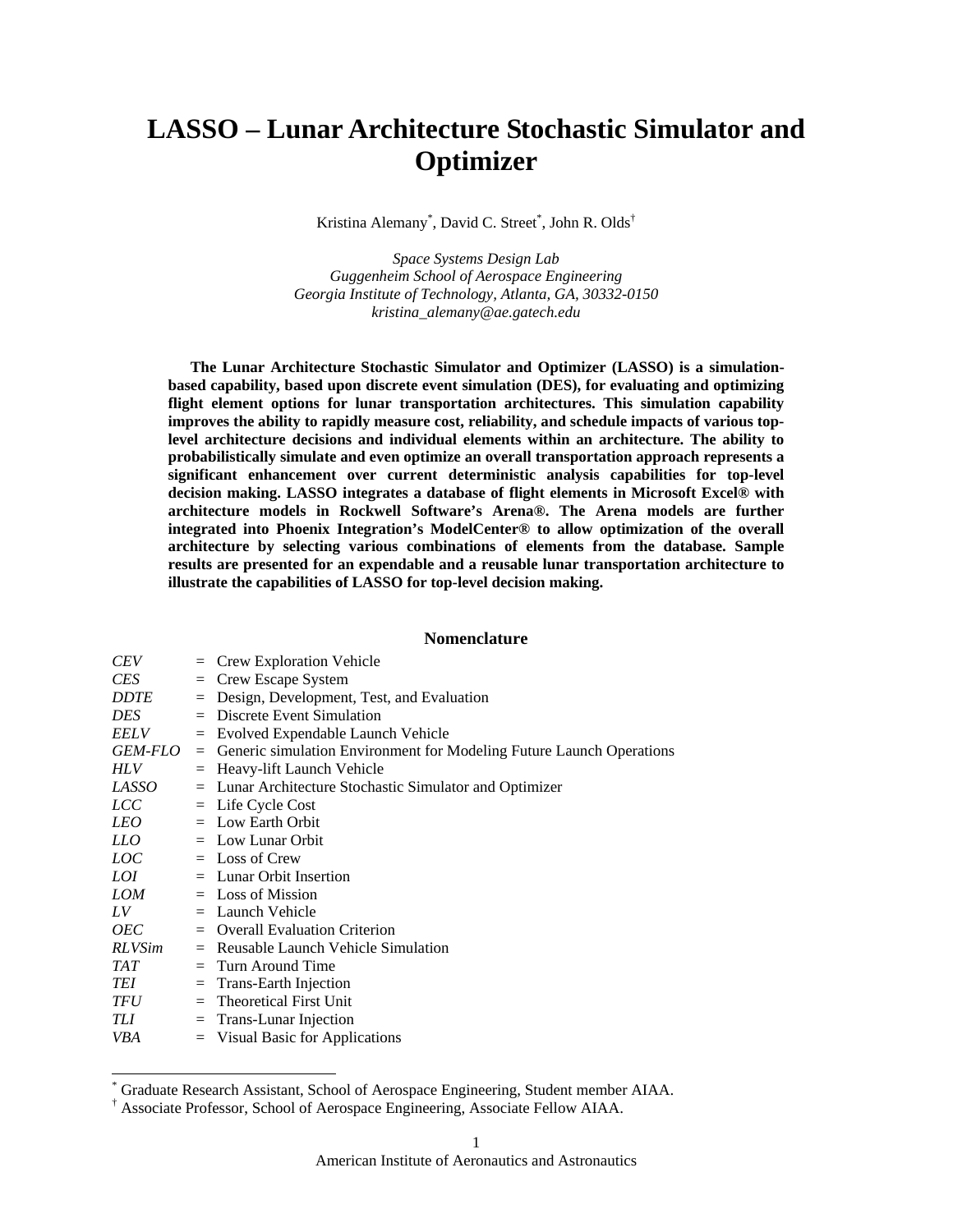# **I. Introduction**

N the President's Vision for Space Exploration, President Bush called for a return to the Moon no later than the  $\sum_{\text{year } 2020^1}$ . In order to do so, however, it is necessary to determine the best architecture and suite of vehicles within that architecture based on a variety of factors. Historically, many of these decisions have been made based on deterministic mass and performance-based analyses. Metrics such as cost, reliability, and the ability to meet a given campaign schedule have been considered later in the design process after many architecture and vehicle decisions have already been made, generally increasing the overall cost of the mission. Therefore, the ability to rapidly measure cost, reliability, and schedule impacts of top-level architecture and individual element decisions represents a significant improvement over the current deterministic analysis capabilities for top-level decision making. Allowing this knowledge to be brought forward in the design process will help to reduce the overall program costs down the road.

This capability is provided by LASSO, the Lunar Architecture Stochastic Simulator and Optimizer. Based upon discrete-event simulation (DES), LASSO is a simulation-based capability that provides the ability to probabilistically simulate and optimize an overall lunar transportation architecture in terms of cost, reliability, and adherence to a given program schedule. Discrete-event simulation (DES) as a modeling technique has existed for almost fifty years. Over the past two or three decades, with the improvement in computing power, simulation has become the most popular tool in operations research. Common examples of its use are in manufacturing, communications networks, transportation, and health-care delivery. Specifically, DES refers to computer models where changes occur only at distinct points in time, such as parts entering or leaving a manufacturing facility at specific times. Inherent to discrete-event simulation is the ability to model stochastic systems – that is, models with random inputs, such as random manufacturing times on a part. Therefore, the true power of DES lies in its ability to model a complex system and its underlying uncertainty, and to study the behavior of that system without having to build or make changes to the real thing.

Discrete-event simulation, however, is a fairly new tool to the space industry. Some work has begun, however, in using DES to model aspects of space missions, although it has generally been limited to modeling only ground operations. For example, NASA Kennedy Space Center has developed GEM-FLO (A Generic Simulation Environment for Modeling Future Launch Operations) using discrete-event simulation to model the launch operations processing for space transportation systems<sup>2</sup>. RLVSim (Reusable Launch Vehicle Simulation) was created at Georgia Tech, which is also a discrete-event simulation model for reusable launch vehicle ground operations.<sup>3</sup> LASSO, GEMFLO, and RLVSim were all created using Rockwell Software's Arena, a commercial DES program. LASSO is additionally combined with a database of vehicles in Excel and integrated into ModelCenter® to provide the capability to rapidly conduct design space exploration and optimization. In LASSO, the transportation-related aspects of lunar architectures are modeled end-to-end, from manufacturing, to integration and launch pad processes at the launch site, to all of the in-space segments and finally reentry and refurbishing of any reusable elements. Additionally, the model incorporates probabilistic simulations of cost, reliability, and processing times for each segment of the mission.

In this paper, the capabilities of LASSO are presented by examining two competing transportation architectures for lunar exploration: a highly reusable architecture and an expendable Apollo-style approach, each for a variety of launch vehicle scenarios. Sample results are presented for a variety of trade studies and figures of merit, including results for cost and reliability, the effect of limiting the available ground infrastructure, annual cost breakdowns, and the effect of varying the desired flight rate.

# **II. Lunar Architecture Stochastic Simulator and Optimizer**

The Lunar Architecture Stochastic Simulator and Optimizer integrates three existing software programs to model, analyze and optimize lunar transportation architectures: Rockwell Software's Arena, Microsoft Excel, and Phoenix Integration's ModelCenter®. Arena is used to create full end-to-end models of lunar transportation architectures, including manufacturing of all the necessary transportation elements, payload and launch vehicle integration, launch, in-space propulsive segments, Earth re-entry, and turn-around processes for any reusable elements. Furthermore, the models include distributions on cost and time variables and a probability of failure for each launch, propulsive burn, and reentry. The Arena models are linked to Excel, which contains a database of the various elements within the architectures. These include launch vehicles, in-space propulsive stages, lunar landers, and crew exploration vehicles (CEVs). For each element, Excel contains pertinent metrics such as gross mass, propellant mass, payload capacity, cost, reliability, and cycle times. Finally, each architecture modeled in Arena is wrapped into ModelCenter<sup>®</sup> to provide the capability for design space exploration and optimization. This allows for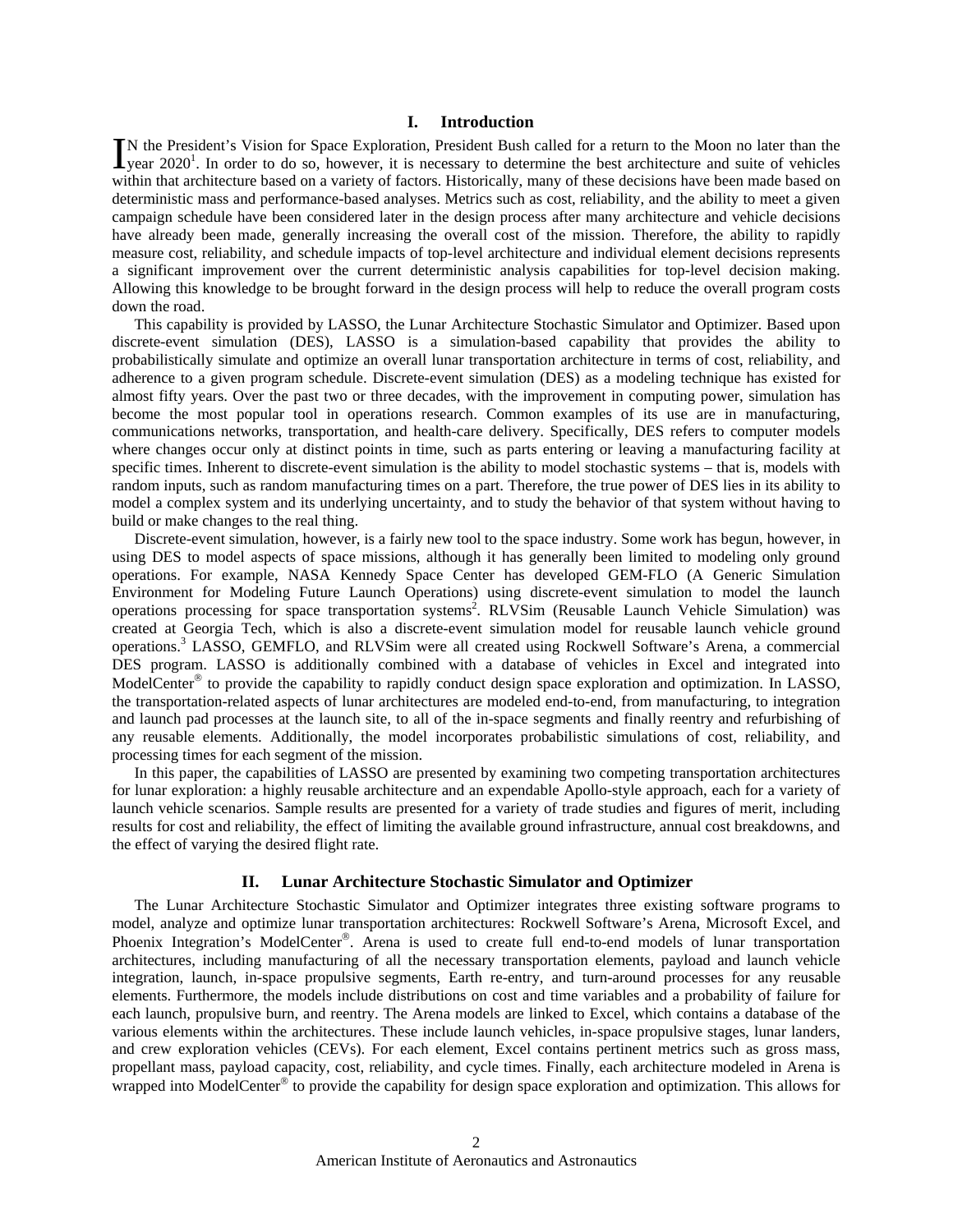optimizing both the overall architecture as well as individual vehicle choices to minimize overall program cost and risk and to maximize mission throughput.

# **A. Vehicle Database**

The vehicle database in Microsoft Excel contains all of the pertinent data on each transportation element found in the lunar architecture, which is used by Arena in its architecture simulation. For each architecture simulation, three launch vehicles must be chosen, one type each for crew, cargo, and propellant (if a dedicated propellant launch is required to fuel vehicles on-orbit). Two types of in-space propulsive stages are chosen, one for the trans-lunar injection (TLI) and lunar orbit insertion (LOI) stages and one for the trans-Earth injection (TEI) stage. Finally, a lunar lander and a habitat element are chosen. Table 1 summarizes the different element types in the database, the elements available under each type, and their associated metrics. The database has been populated with a number of representative elements to illustrate the capability of LASSO, drawing from a combination of existing elements and paper studies. See Refs. 4-13 for additional information on each of the transportation elements. A countless number of transportation elements can be included in the LASSO simulation simply by added them to the database with their appropriate metrics.

| <b>Element</b><br><b>Type</b> | Sub-<br><b>Categories</b> | <b>Metrics</b>                                                       |
|-------------------------------|---------------------------|----------------------------------------------------------------------|
| Launch                        | Crew, Cargo,              | Payload, DDTE, Reliability, and Lifetime                             |
| Vehicles                      | Propellant                |                                                                      |
| In-space                      | TLI/LOI, TEI              | Payload, Dry Mass, Gross Mass, Propellant Mass, DDTE, TFU,           |
| Propulsive                    |                           | Operations Costs (Fixed and Variable), Propellant Cost, Reliability, |
| <b>Stages</b>                 |                           | <b>Manufacturing Time</b>                                            |
| Lunar                         |                           | Payload, Dry Mass, Gross Mass, Propellant Mass, DDTE, TFU,           |
| Landers                       |                           | Operations Costs (Fixed and Variable), Propellant Cost, Reliability, |
|                               |                           | Lifetime, Manufacturing Time, Built-in Habitat (yes or no)           |
| Crewed                        |                           | Launch Mass (with CES), In-space Mass, DDTE, TFU, Operations         |
| <b>Stages</b>                 |                           | Costs (Fixed and Variable), Reliability, Lifetime, Manufacturing     |
|                               |                           | Time, and TAT                                                        |

**Table 1. Transportation elements and associated metrics contained in LASSO vehicle database.** 

In addition to containing all of the transportation elements available for the Arena simulation, the database also calculates the number of launches required per lunar mission based on the elements chosen. The number of TLI stages required is determined based on its payload capability and the mass of the remaining elements. Additionally, if the gross mass of the TLI stage(s) is larger than the payload capacity of the chosen launch vehicle, the TLI stage is launched dry and dedicated propellant launches are added to fuel the TLI on-orbit. The CEV must always launch on the chosen crew launch vehicle, along with the TEI stage if there is sufficient payload capability. For the remaining cargo elements, the optimal launch configuration is chosen as follows: first, if possible, the option with the minimum number of cargo launches subject to no dedicated propellant launches is chosen. If there are no feasible options without propellant launches, the option that first minimizes the number of cargo launches and then minimizes the number of propellant launches is chosen. Propellant launches are undesirable because they add the complexity of on-orbit refueling to the mission. If different logic is desired, this can also be easily changed by modifying this section of the Excel database.

# **B. Arena Lunar Architecture Models**

The actual lunar architecture simulations are modeled in Rockwell Software's Arena. As aforementioned, the models span all transportation-related aspects of the architecture, including manufacturing, integration, launch, inspace segments, and turn-around processes. Fig. 1 shows a screen shot of the top-level Arena reusable lunar architecture model. All of the Arena modules are found in submodels to better organize the model, as well as to make for easy modularity for creating new architecture models. The teal colored box includes all of the submodels containing the model data flow. The plot on the top right illustrates the mission schedule in blue and the actual mission launch date in red. The key inputs to the model are found in the white boxes on the left, while the key outputs are found in the yellow boxes on the right. Additional data is compiled by Arena at the end of each simulation run as well as output to an Excel workbook for easy access and interface with ModelCenter<sup>®</sup>.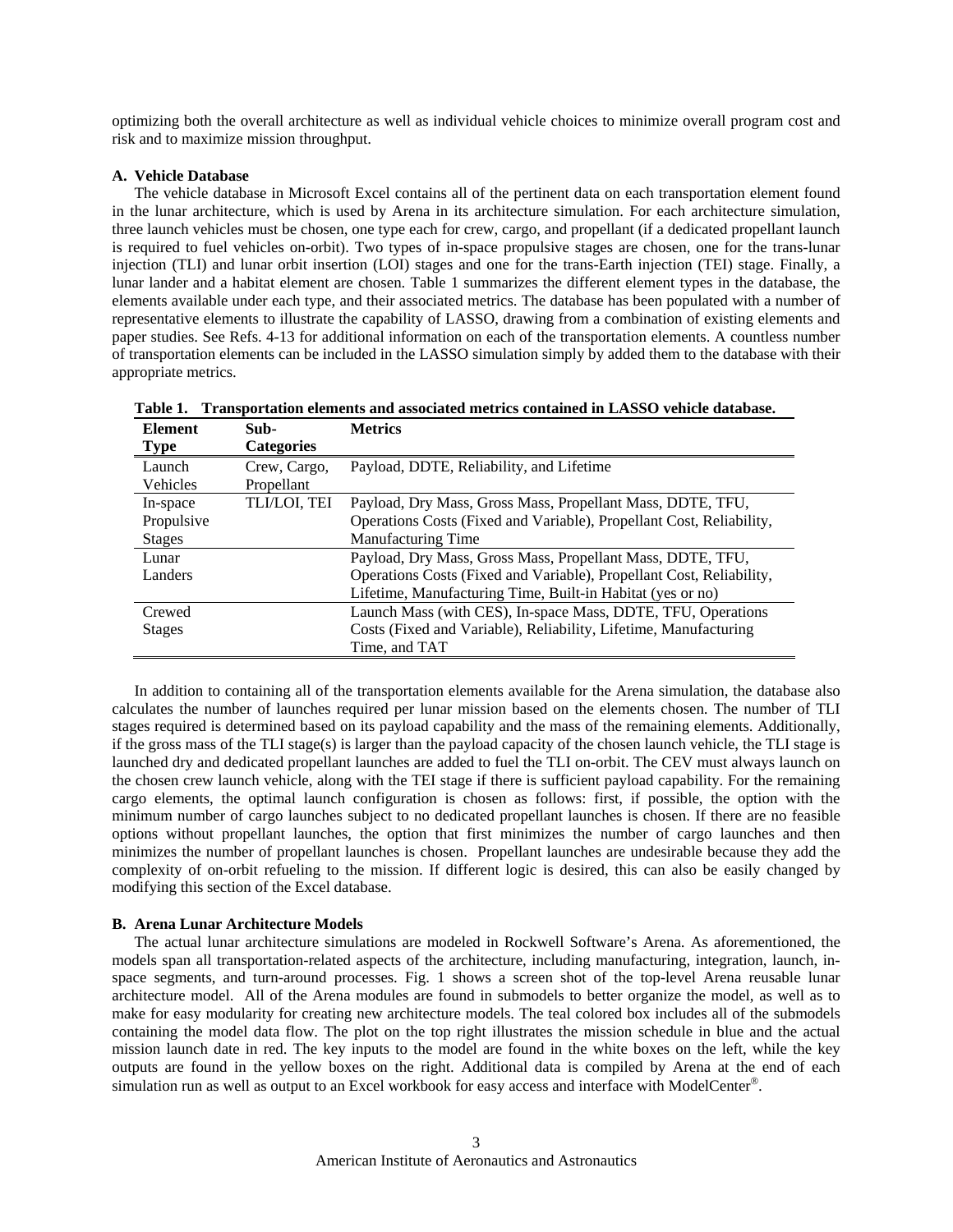

**Figure 1. Screen Shot of Arena Reusable Lunar Architecture Model.** 

# *1. Inputs and Outputs*

A detailed description of each of the inputs and outputs of the Arena models are found in Table 2 and Table 3. First, Table 2 describes each of the key inputs to the model. The user inputs the mean value for each variable, with the time and cost variables assigned triangular distributions within the Arena simulation. This allows for uncertainty in each of these variables to be modeled. The triangular distribution was chosen for two main reasons. First, this distribution is commonly used when the exact shape of the distribution is unknown, but good estimates of the minimum, mean, and maximum values are available. Additionally, it is particularly useful for this application because it is bounded, whereas the tails of the normal distribution extend to infinity in the positive and negative directions.

|                               | Table 2. Impuls to Arena Lunar Architecture Models.                        |
|-------------------------------|----------------------------------------------------------------------------|
| Input                         | <b>Description</b>                                                         |
| Missions per Year             | Number of scheduled lunar missions per year (can be a fractional value).   |
| # Years                       | Number of years in lunar program (starting with first mission launch).     |
| Vehicle Indices               | Index number corresponding to an entry in the database for each element    |
|                               | type (CEV, TLI, Lander, TEI, LV crew, LV cargo, and LV propellant).        |
| <b>Inventory Time</b>         | Time that elements should be delivered to inventory before integration is  |
|                               | scheduled to begin.                                                        |
| <b>Integration Time</b>       | Expected time for payload integration with launch vehicle.                 |
| Pad Time                      | Expected time for payload/launch vehicle stack to spend on launch pad      |
|                               | prior to launch.                                                           |
| Pad TAT                       | Expected turn-around time of launch pad.                                   |
| <b>Investigation Time</b>     | Expected length of stand down time resulting from loss of crew event.      |
| Manufacturing                 | Number of a particular element that can be built at one time (one variable |
| Capacities                    | each for CEV, TLI, TEI, and lander).                                       |
| <b>Integration Capacities</b> | Number of launch vehicles that can be integrated with their payloads at a  |
|                               | given time (one variable each for crew, cargo, and propellant).            |
| <b>Launch Pads</b>            | Number of launch pads available to that particular launch vehicle (one     |
|                               | each for crew, cargo, and propellant).                                     |
| Depot Capacity                | Propellant capacity of propellant depot (if applicable).                   |
| Cost Lower Bound (%)          | Lower bound on triangular distributions used for cost.                     |
| Cost Upper Bound (%)          | Upper bound on triangular distributions used for cost.                     |

**Table 2. Inputs to Arena Lunar Architecture Models.**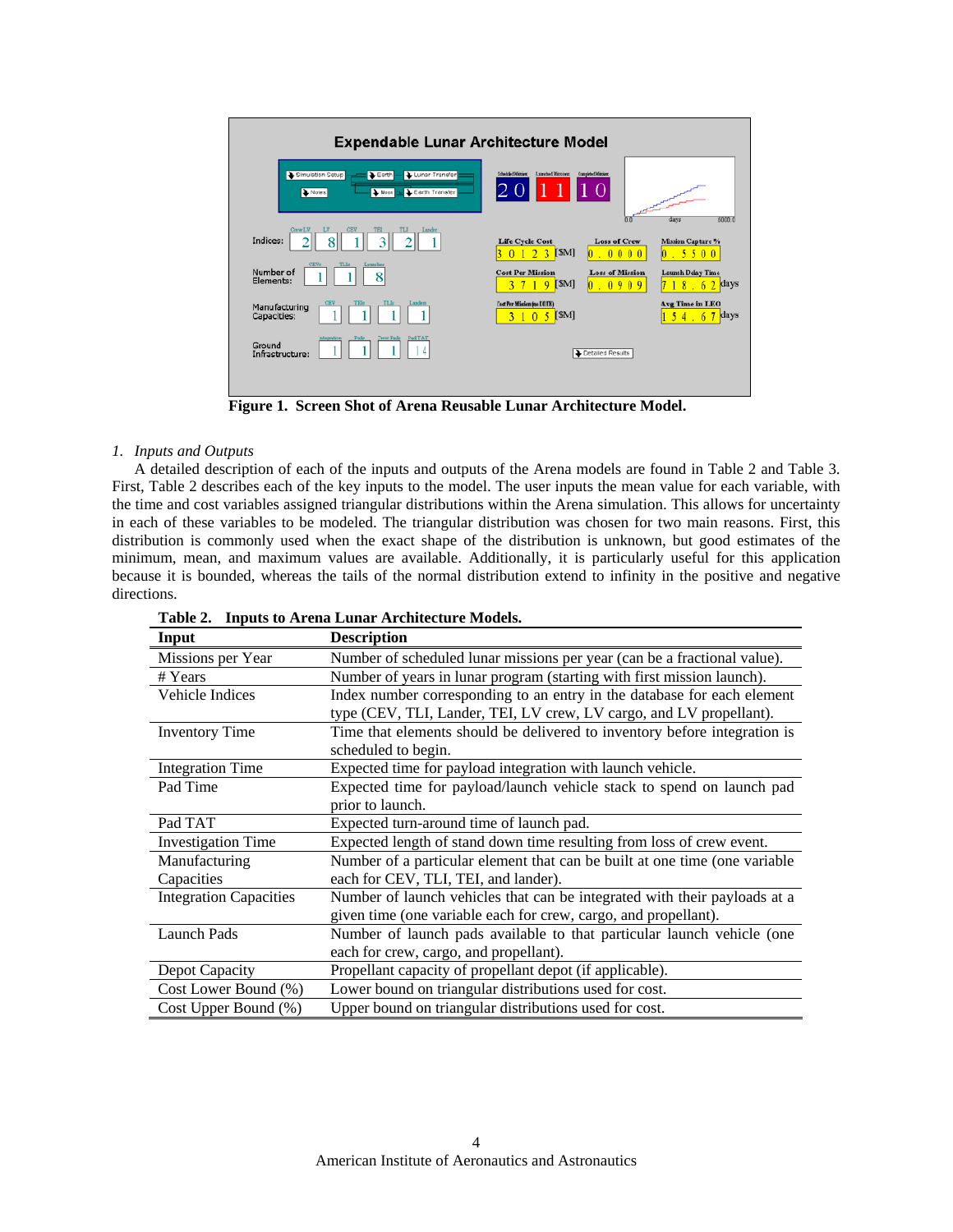| Output                       | <b>Description</b>                                                          |
|------------------------------|-----------------------------------------------------------------------------|
| Life Cycle Cost              | Total transportation-related program cost (includes DDTE, production,       |
|                              | fixed and variable operations, launch, and propellant).                     |
| Cost per Mission             | Life cycle cost divided by the number of launched missions.                 |
| Loss of Crew                 | Probability per mission that a loss of crew event occurs (number of loss of |
|                              | crew events divided by number of launched missions).                        |
| Loss of Mission              | Probability per mission that a loss of mission event occurs (includes loss  |
|                              | of crew events).                                                            |
| <b>Mission Capture %</b>     | Percent of scheduled missions that are launched (missions cancelled due)    |
|                              | to stand down time do not count against capture %).                         |
| Launch Delay Time            | Average time between scheduled launch date and actual first launch of       |
|                              | that mission.                                                               |
| Time in LEO                  | Average time between first and last launch for a particular mission.        |
| <b>Bottleneck Statistics</b> | Average waiting time in queues (manufacturing, integration, launch pads,    |
|                              | turn-around processes).                                                     |

**Table 3. Key Outputs from Arena Lunar Architecture Models.** 

Because many of the inputs into Arena are random variables, the outputs are also random. Therefore, running the simulation once does not provide meaningful information. Several replications must be run in order to get a distribution on each of the output variables of interest. According to the Central Limit Theorem, if a sufficient number of samples is taken, the mean of any random variable will be normally distributed, regardless of the distribution of that random variable. For this study, one hundred replications are conducted of each architecture simulation such that the outputs approximate a normal distribution. Arena automatically generates numerous outputs each time a simulation is run, but only a handful of these are of particular interest in evaluating an architecture. Table 3 lists the key figures of merit for the lunar architectures along with a description of each. For each output, the mean and standard deviation are recorded.

These outputs were defined with the intention of making each as independent as possible, so as not to be affected by changes in the other metrics. Life-cycle cost (LCC) includes all of the transportation-related costs modeled in LASSO for the entire program duration. Cost per mission was also chosen as a metric, because it reduces the dependence on capture percentage found in life-cycle cost. For example, if comparing two different architectures, one with 100% mission capture and one with 50% mission capture, the second will most likely have a lower lifecycle cost simply because fewer missions were launched. Cost per mission, however, divides the total life-cycle cost by the number of missions actually launched, which facilitates a more fair comparison between the two architectures. Loss of mission and loss of crew represent the probability that a particular mission will either fail or that the crew will be lost. Mission capture percentage is the percent of scheduled missions that actually launch. Even if there is a failure during the mission (including during launch), the mission still counts as having launched in calculating the capture percentage. The capture percentage statistic is therefore intended to measure how many missions can be achieved based on the throughput capability of the ground infrastructure. It is not intended to take

and are explained in Table 3. The figures of merit, with the exception of the bottleneck statistics, make up the overall evaluation criterion (OEC) which is used to evaluate the overall merit of each architecture combination examined. Various figures of merit can be used, each with a particular weight assigned to it, depending on what criteria is most important to that particular simulation. The bottleneck statistics, however, are used to determine what the limiting ground infrastructure is if the mission capture percentage is less than 100%.

reliability into account. Launch delay time and LEO time also pertain solely to ground infrastructure considerations,

## *2. Lunar Architecture Concepts*

For the purpose of illustrating the capabilities of LASSO, two representative lunar architectures were created in Arena: an expendable Apollo-style architecture and a next-generation highly reusable architecture. Each architecture has some common mission assumptions, as outlined below:

- Orbit characteristics:
	- o LEO rendezvous orbit =  $400 \text{ km} \times 28.5^{\circ}$
	- o LLO rendezvous orbit =  $100 \text{ km} \times 90^{\circ}$  (polar orbit)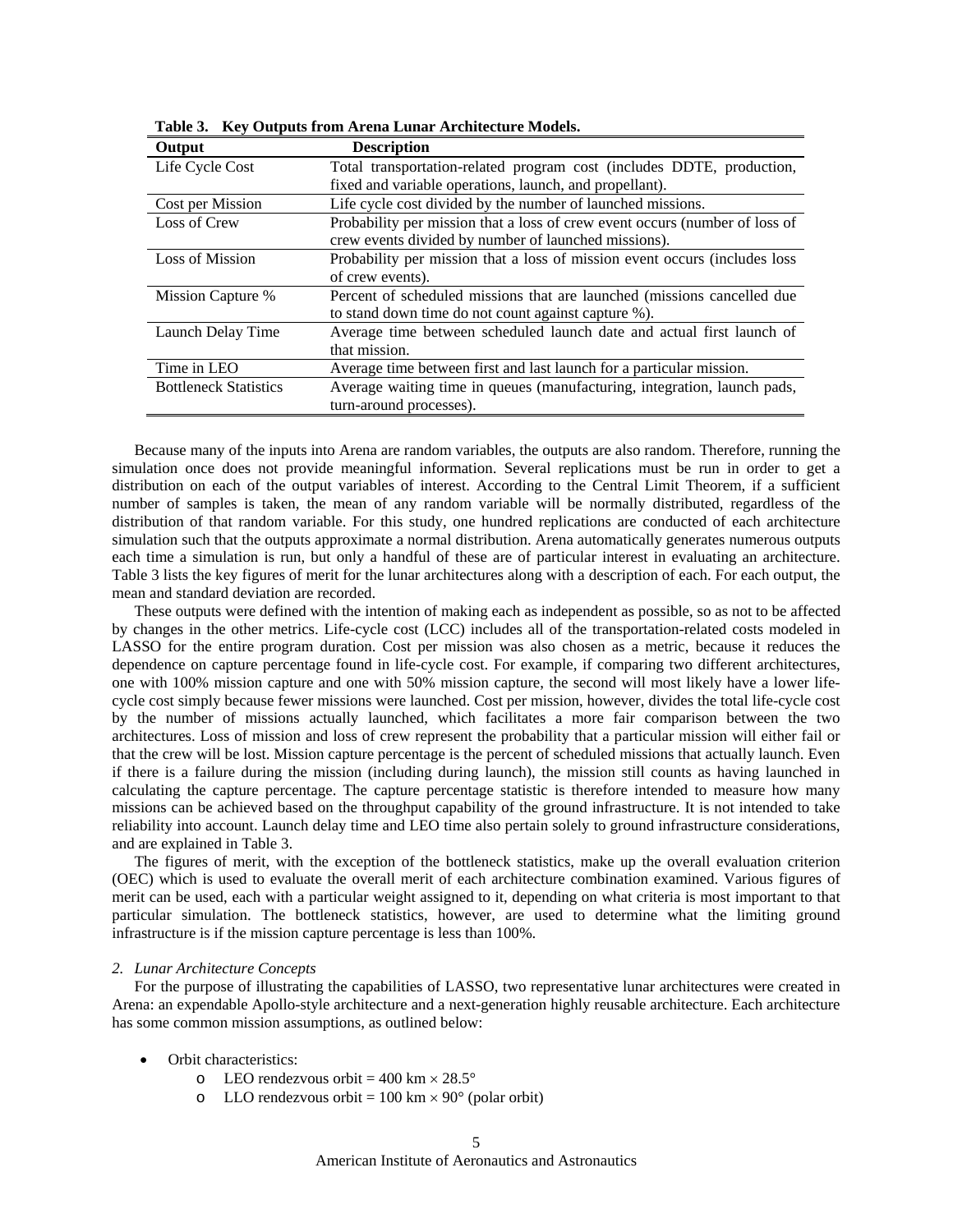- Trajectory calculation $14$ :
	- o Time of Flight (LEO to LLO) =  $3.5$  days
	- o TLI Delta- $V = 3100$  m/s
	- $O$  LOI/TEI Delta-V = 840 m/s
	- Lunar mission specifications:
		- o Number of crew  $= 4$
		- $\circ$  Time on lunar surface = 4 days
		- $\degree$  Payload to lunar surface = 500 kg
		- o Payload from lunar surface  $= 100 \text{ kg}$

Each of the entries in the database is based on the above assumptions. In order to change the assumptions, new vehicle elements could simply be added to the database.

The expendable architecture, shown in Fig. 2, consists of all expendable elements, as its name suggests. All the cargo elements are first launched into low Earth orbit on one or more cargo launch vehicles, depending on the payload capacity of the launch vehicle chosen. The crew is then launched in the CEV, along with the TEI stage, on a man-rated launch vehicle. All of these elements dock in Earth orbit, before beginning their transit to the Moon. Once in lunar orbit, the lunar lander ferries the crew to the lunar surface, while the CEV and TEI remain in lunar orbit. The chosen lander has a built-in habitat in the ascent stage, but if another surface habitat is desired, it can be pre-deployed (not currently modeled in Arena). The lander descent stage remains on the lunar surface, while the ascent stage then launches the crew back to lunar orbit, where it docks with the CEV and TEI. The crew transfers to the CEV, which travels back to Earth for a direct entry to the surface.



**Figure 2. Diagram of Expendable Lunar Architecture.**

The reusable architecture is shown in Fig. 3. The major difference in this architecture is the use of a reusable lunar lander and propellant depot in lunar orbit. Again, the cargo launches first on one or more launch vehicles, followed by the crew in the CEV, along with the TEI stage. The propellant depot and lander are pre-deployed along with a surface habitat if desired (the launch and costs associated with the surface habitat and fuel depot are not currently modeled). At the beginning of the simulation, an empty depot is assumed to already be in lunar orbit, and the lander is launched fully fueled before the first human lunar mission. Once the CEV/TEI and TLI have launched, they dock in Earth orbit and travel to the moon as a single stack. Upon arriving in lunar orbit, the lander ferries the CEV to the surface (the reusable lander does not have a built-in habitat), while the TEI remains in lunar orbit. Upon completion of the lunar mission, the lander carries the CEV back to lunar orbit, where it docks with the TEI for Earth-return. The lander refuels from the propellant depot and remains in lunar orbit until the next lunar mission is launched. The lander must be periodically replaced when it lifetime expires. Additionally, dedicated propellant launches to lunar orbit are required to periodically refill the depot with propellant.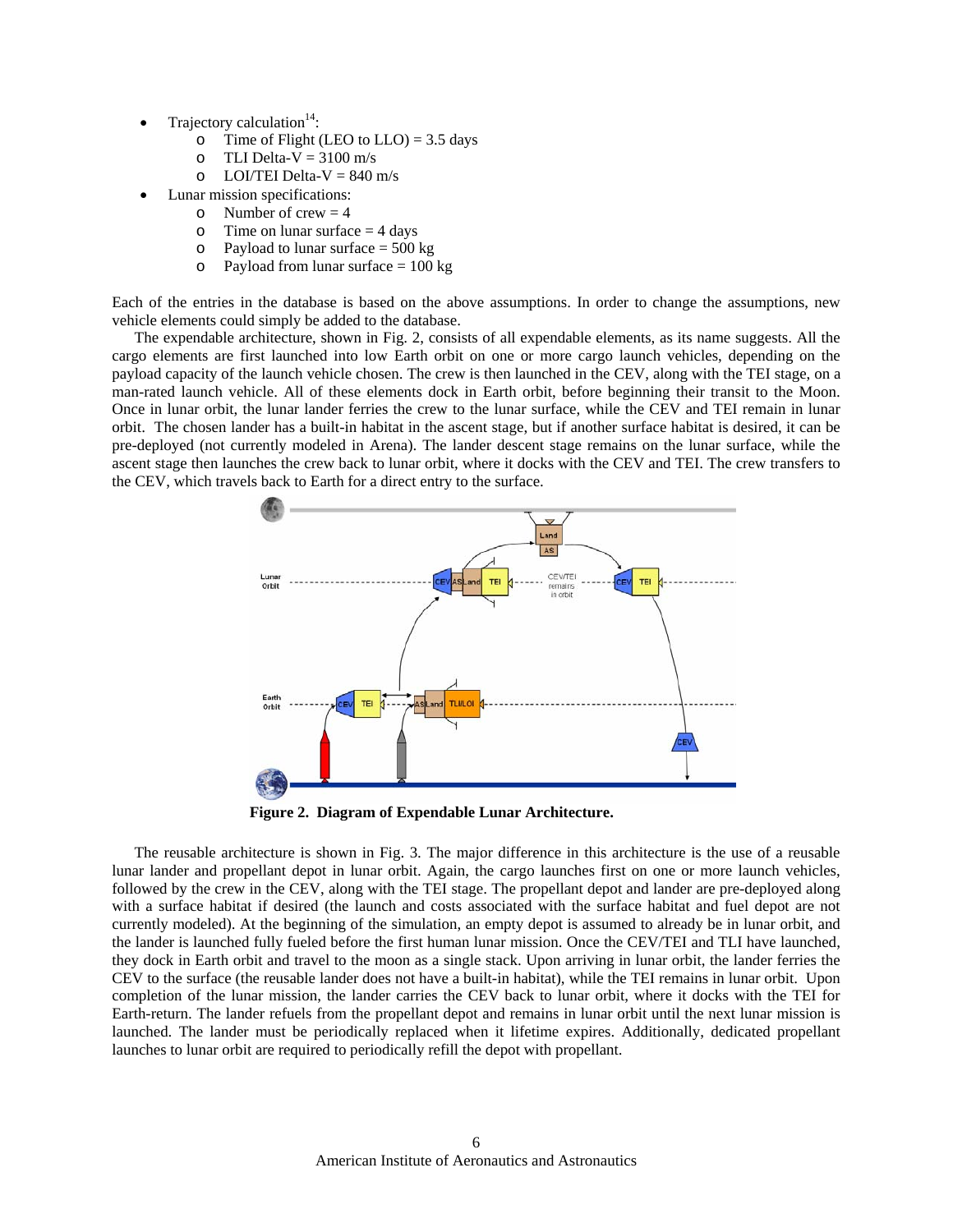

**Figure 3. Diagram of Reusable Lunar Architecture.**

#### *3. Data Flow*

Figure 4 illustrates a top-level flowchart of the data flow in the Arena models. The initial setup contains the interface with the Excel database as well as VBA code containing pertinent calculations. Although these calculations can be done using pre-existing Arena modules, they were significantly easier to implement in VBA. First, the VBA code calculates the expected number of reusable elements that will need to be built, with a minimum of three. Next, based on the number of missions desired per year and the manufacturing time for each element, it determines the day each element should begin manufacturing such that the mission will launch on time based on mean times for each process. It also calculates when each mission should begin integration such that it will launch on time. Finally, it checks if the mission is feasible for the given combination of elements, based on the following criteria:

- Is the lunar lander payload capacity sufficient to carry the CEV to the lunar surface (if applicable)?
- Is the crew launch vehicle payload sufficient to launch the CEV?
- Is the cargo launch vehicle payload sufficient to launch the single largest element?
- Is the TEI payload sufficient to carry the CEV to Earth?
- Is the TLI payload sufficient to carry the lander and the CEV/TEI?

If any of these conditions are violated, the simulation is immediately terminated. Arena also uses VBA code to transfer data to and from the Excel database.

The Demand submodel in Arena is responsible for handling the scheduling of the missions. It controls when each architecture element needs to begin manufacturing, when it needs to be removed from inventory to begin integration, and for the reusable architecture, when more propellant depot resupply launches are needed. The manufacturing submodel is straightforward. Each architecture element has its own manufacturing facility, each with a capacity and expected manufacturing time. Once manufacturing is complete, that element is stored in inventory. When a mission is scheduled to begin, the elements are sent to their correct launch facilities – between crew, cargo, and propellant – for integration and launch. Each type of launch vehicle has its own dedicated integration facility and launch pads, each with a user-defined capacity. For the reusable architecture, there is a separate submodel for launching the lander and propellant specifically for the lunar orbit propellant depot. These launches also have their own dedicated launch facilities. Although not shown in Fig. 4, after a launch takes place, the launch pad goes through a turn-around process before it can be used again for the next launch.

The in-space mission segments are also modeled as separate submodels. Each contains a probability of failure for each element that is used (TLI, TEI, lander, and CEV), along with times associated with each mission event (transit times, docking times, lunar surface time, etc.). Finally, upon successful Earth reentry, the expendable elements are disposed of, and any reusable elements go to refurbishing facilities before returning to inventory.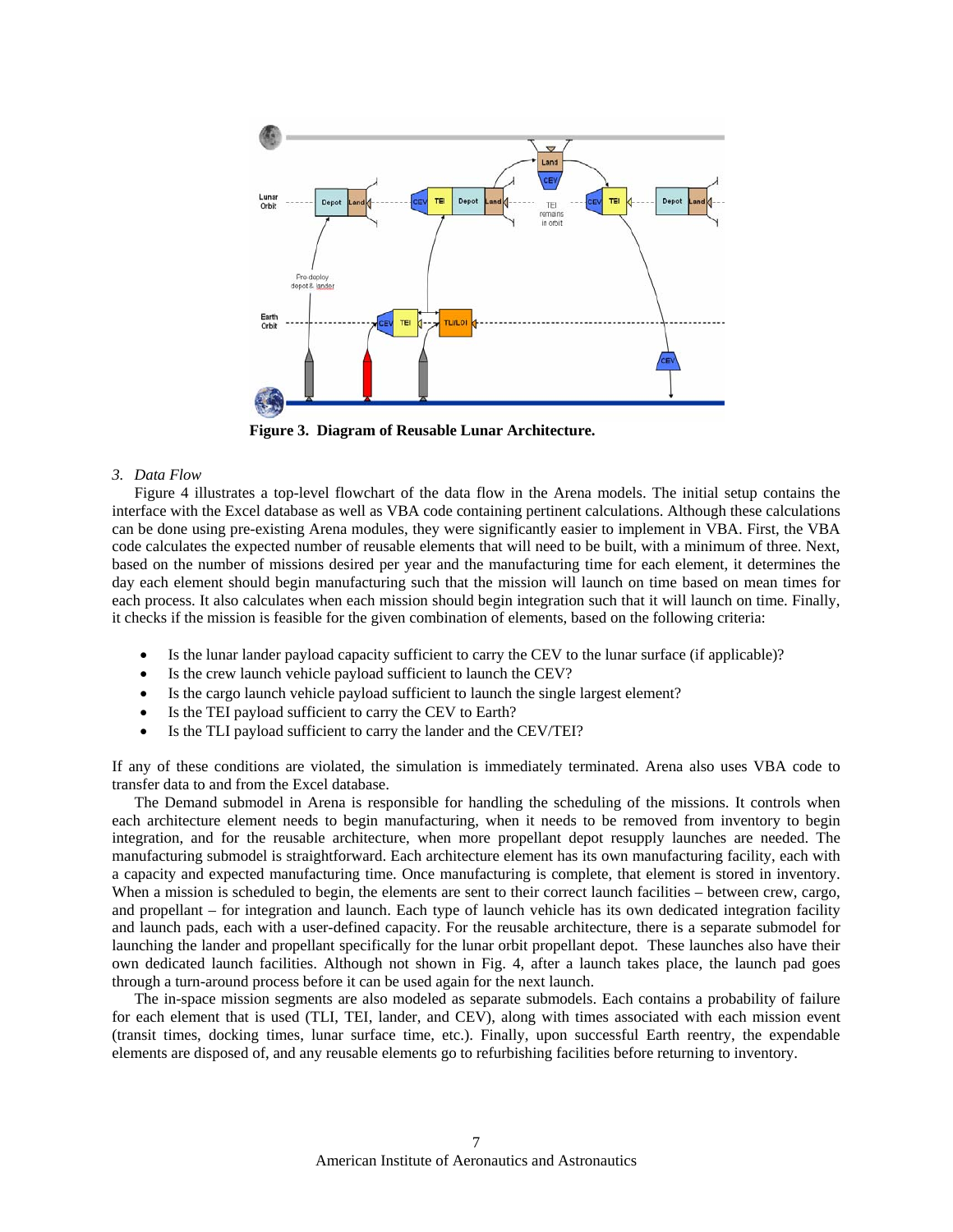

**Figure 4. Top-Level Flowchart of Arena Models**

## *4. Assumptions*

In the lunar architecture models, certain assumptions are made about the system which are outlined here. Many of these assumptions were chosen to simplify the Arena models to conduct a proof-of-concept of the LASSO tool. They can easily be changed, however, by making modifications to the models. First, the LASSO architecture models model only the transportation-related elements along with their associated costs. This includes associated processes such as manufacturing, integration with the launch vehicle, and in-space segments, as well as costs such as DDTE, production, and operations. The transportation aspect of the lunar exploration program, however, comprises only a portion of the overall life-cycle cost of an actual program. In addition to the transportation elements, there are also costs associated with science payloads, technology development, precursor missions, etc. Therefore, the total cost reported by Arena can not be taken as the actual total cost of a lunar program.

In terms of the ground processes associated with conducting a lunar mission, LASSO models manufacturing, payload integration with the launch vehicle, time on the launch pad, and any turn-around processes required for reusable elements that return to Earth. It does not, however, include the costs associated with building additional launch pads or manufacturing facilities, for example. The user therefore must use some intuition to realize that, although missions may always launch on time when there are a hundred launch pads, it is not economically feasible to build an unlimited number of launch pads.

In terms of manufacturing, reusable elements are scheduled to begin manufacturing such that if everything goes according to schedule, they will be ready for launch on time. This includes a user-defined time when elements are supposed to arrive in inventory before a mission, which serves as a buffer if manufacturing does not run on schedule. All reusable elements, however, are built up-front, at the beginning of the program. The number of elements required to meet the mission demand is calculated, but a minimum of three reusable elements must be built. When a reusable element fails, one is removed from inventory and then an additional one is built to replace it if necessary. The model also incorporates "pay as you go" costs, which means that only elements used in a mission are paid for. Even if there were originally twenty missions scheduled, if only ten are launched because the program fell behind schedule, then the extra elements are not manufactured or paid for.

Crew, cargo, and propellant launches each have their own launch vehicle and dedicated facilities even if the same vehicle is chosen for cargo and propellant launches. Additionally, for the reusable architecture, a separate set of launch pads and integration facilities are used for launches required for depot resupply missions. For a lunar mission, the elements are always launched in the following order: cargo, propellant (if needed), crew. The crew does not launch until everything else has successfully reached orbit. If there is a launch failure of any cargo element, the mission is cancelled, and the crew, propellant, and any remaining cargo never launch. The elements that have not launched are returned to inventory. Any elements already in orbit, however, are lost. If a propellant launch fails, however, another one is simply launched to replace it. The amount of time elements must spend in lunar orbit, however, is not taken into consideration, although it is tracked as a variable. For example, if it takes a full year between when the first cargo element launches and when the crew launches, propellant boil-off or element lifetimes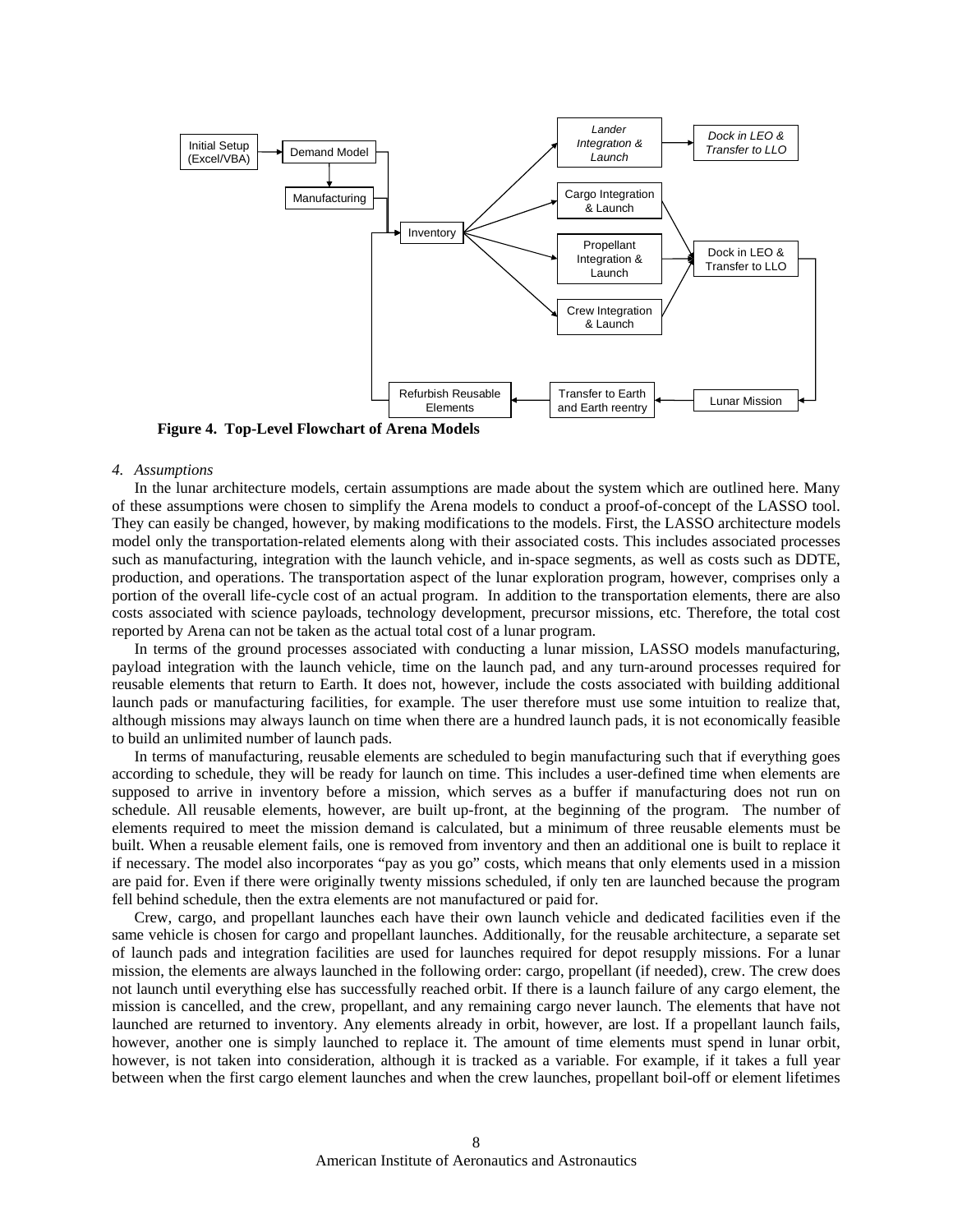are not considered. Therefore, the user must examine the statistic representing the total time in low earth orbit to determine if that particular architecture choice and set of vehicles is feasible for a lunar mission.

There are several failures that can result in a loss of crew event. These include a crew launch vehicle failure where the abort is unsuccessful, a TLI stage failure where abort to Earth is unsuccessful, a lunar lander failure, a TEI stage failure, or a CEV reentry failure. It is important to note that smaller launch vehicles may not have sufficient payload mass to include a crew escape system, which results in having no abort option for launch. Whenever a loss of crew event occurs, a stand down time is initiated for an investigation, and all missions scheduled to launch during that time are cancelled. These cancelled missions, however, do not count against the mission capture percentage. Manufacturing for these missions is also cancelled, again so unnecessary costs are not incurred.

Finally, at the end of the scheduled program duration, no more missions may launch, but any mission in-flight at that time is allowed to be completed. For example, if a ten year program is desired, at the end of the tenth year of lunar missions, even if all the scheduled missions have not launched, the simulation is completed. If production has not begun for these missions, manufacturing costs are not incurred.

# **C. ModelCenter**® **Integration**

Phoenix Integration's ModelCenter<sup>®</sup> is an environment that allows various software tools to be integrated together for design space exploration and optimization. The Arena lunar architecture models have been wrapped into ModelCenter® for this express purpose. Although not currently integrated with any other tools, it does provide the flexibility for the user to expand the functionality of LASSO by adding other disciplinary tools as desired. Using ModelCenter® also allows for parametric studies to be easily conducted. Certain variables can be varied and the results will be automatically generated for each case. This increases the speed of execution, since the user does not have to run each case individually in Arena and then record the results. Although Arena does have some limited design space exploration and optimization capability, it is not sufficient for the purposes of this study. For example, as will be seen in the results, the number of missions per year can be varied across a wide spectrum and the benefit of each architecture at different flight rates can be observed. Additionally, ModelCenter ® with the DOT Optimizer allows for optimization of the overall architecture choice and elements within that architecture for a user-defined OEC.

## **III. Results**

The two lunar transportation architectures presented above were modeled in Arena to illustrate the capabilities of LASSO. Several representative results will be presented here to illustrate the type of trade studies and design space exploration that would be conducted to evaluate the merits of each architecture under consideration. First, one of the distinguishing features of LASSO is the ability to probabilistically simulate a space transportation architecture, as

opposed to the current deterministic modeling capabilities. Figure 5 illustrates two possible results for life-cycle cost (LCC). As expected, the results closely approximate a normal distribution, with the standard deviation of the output dependent on the variability of the inputs. The two dashed lines in the plot illustrate the location of the mean value of LCC for each architecture. If a deterministic decisionmaking approach were used, Architecture #1 would be chosen. While the mean value of LCC for Architecture #1 is less, its variability is much larger. As a result, there is a greater probability that the actual lifecycle cost could be much higher or much lower than for Architecture #2. By



**Figure 5: Sample LASSO results illustrating output distributions for life-cycle cost.**

conducting a probabilistic simulation, Architecture #2 would most likely be chosen to reduce the variability in the results. Therefore, when analyzing the reusable and expendable lunar transportation architectures, 95% confidence values are used as opposed to the mean values. This captures the difference in variability between the options examined. LASSO, however, does allow the user to examine any confidence value desired.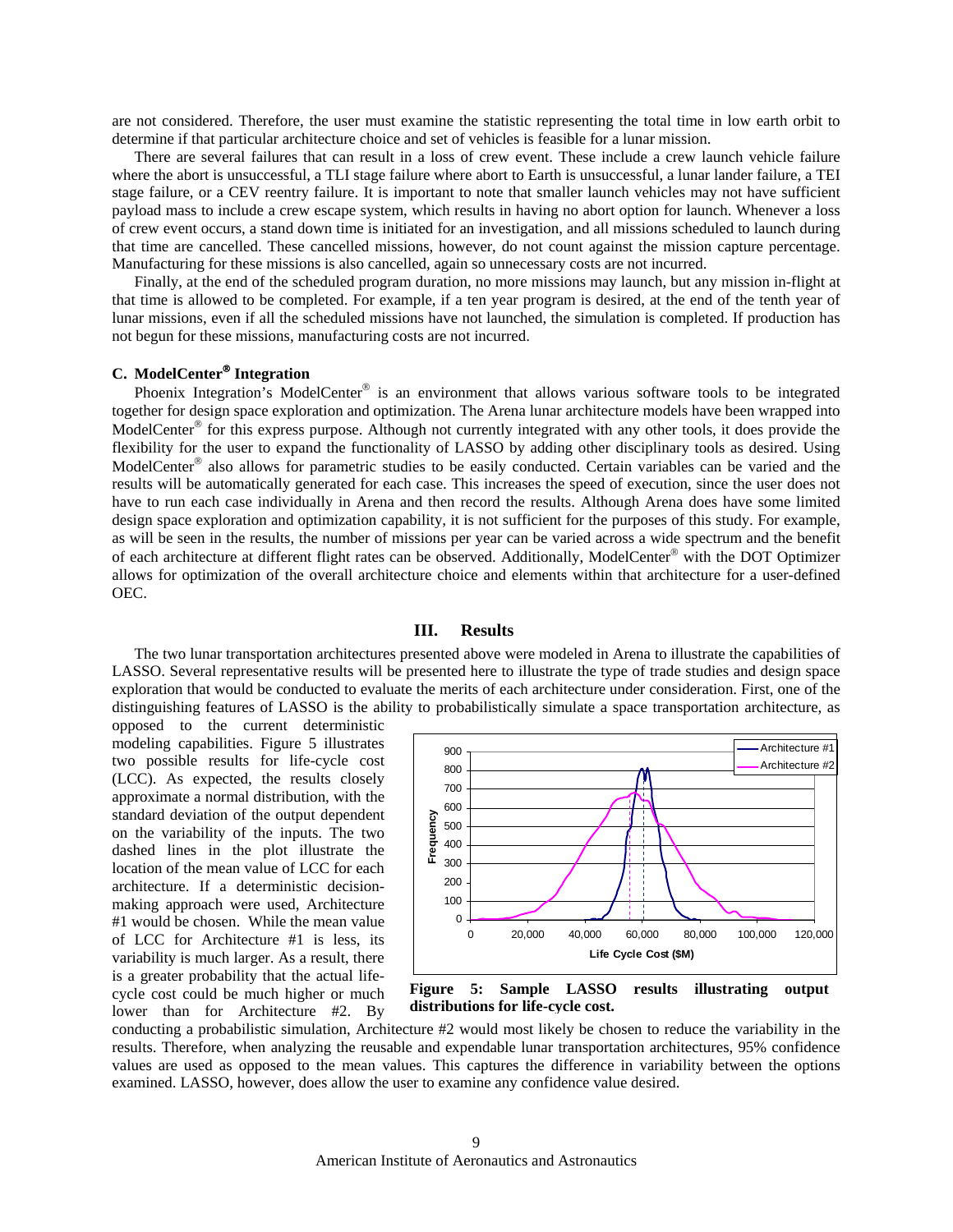In order to illustrate how LASSO would be used to explore various architectures and individual vehicle combinations, a launch vehicle trade study was conducted. Table 4 lists the performance of the various launch vehicle examined for this study. Again, these are based on a combination of existing launch vehicles and paper studies. Both the reusable and expendable architectures were examined for the nine launch vehicle combinations. Several different results can be examined to aid in decision-making between the two architectures and between the various launch vehicles.

|                | <b>Launch Scenario</b> | Crew L.V.        | Cargo L.V.        |
|----------------|------------------------|------------------|-------------------|
|                |                        | Payload          | Payload           |
|                | <b>Baseline</b>        | $23 \text{ mt}$  | 100 <sub>mt</sub> |
| 1a             | <b>Existing EELVs</b>  | 9 mt             | $23 \text{ mt}$   |
| 1b             | <b>Existing EELVs</b>  | $23 \text{ mt}$  | $23 \text{ mt}$   |
| 2a             | <b>Evolved EELVs</b>   | $23 \text{ mt}$  | 40 <sub>mt</sub>  |
| 2 <sub>b</sub> | Evolved EELVs          | $23 \text{ mt}$  | 70 <sub>mt</sub>  |
| 3a             | <b>HLVs</b>            | $35 \text{ mt}$  | 100 <sub>mt</sub> |
| 3b             | <b>HLVs</b>            | 35 mt            | 140 mt            |
| 4a             | Shuttle-Derived        | 20 <sub>mt</sub> | $77 \text{ mt}$   |
| 4 <sub>b</sub> | Shuttle-Derived        | 34 mt            | 77 mt             |

| Table 4: Performance of launch vehicles examined |
|--------------------------------------------------|
| for sample LASSO trade study.                    |

First, the life-cycle cost and reliability for each architecture and launch vehicle combination can be examined, based on an unlimited manufacturing capacity, number of integration facilities, number of launch pads, and vehicle and launch pad turn-around facilities. Every scheduled mission will therefore launch on time, thereby preventing delays from influencing the cost and reliability results. Figure 6a plots the LCC and Fig. 6b plots the LOM and LOC probabilities for the expendable architecture. As explained, 95% confidence values are presented, to account for the different variabilities between the options examined. As can be seen from the cost results, two of the launch vehicle options are significantly more expensive than the remaining alternatives. Based on cost alone, these two would clearly be ruled out, whereas the baseline, option 1a, or option 1b would likely be chosen. When reliability is examined, however, these three options actually have a worse loss of mission probability than options 2a and 2b which did so poorly in the cost category. Furthermore, the last two launch vehicle options did very poorly in reliability, while they were fairly competitive in the cost category.



**a) Life cycle cost (\$M). b) Number of losses per mission.** 

# **Figure 6: Results for expendable lunar transportation architecture launch vehicle trade study, based on unlimited ground infrastructure.**

Therefore, in addition to examining single output categories, LASSO enables the analyst to build an overall evaluation criterion by assigning different weightings on the various categories. In this example, two categories are being examined – cost and reliability – but more can easily be added. The OEC, shown for each launch vehicle option in Fig. 7, is constructed as shown in Eq. (1). A weighting is assigned to each figure of merit, with the sum of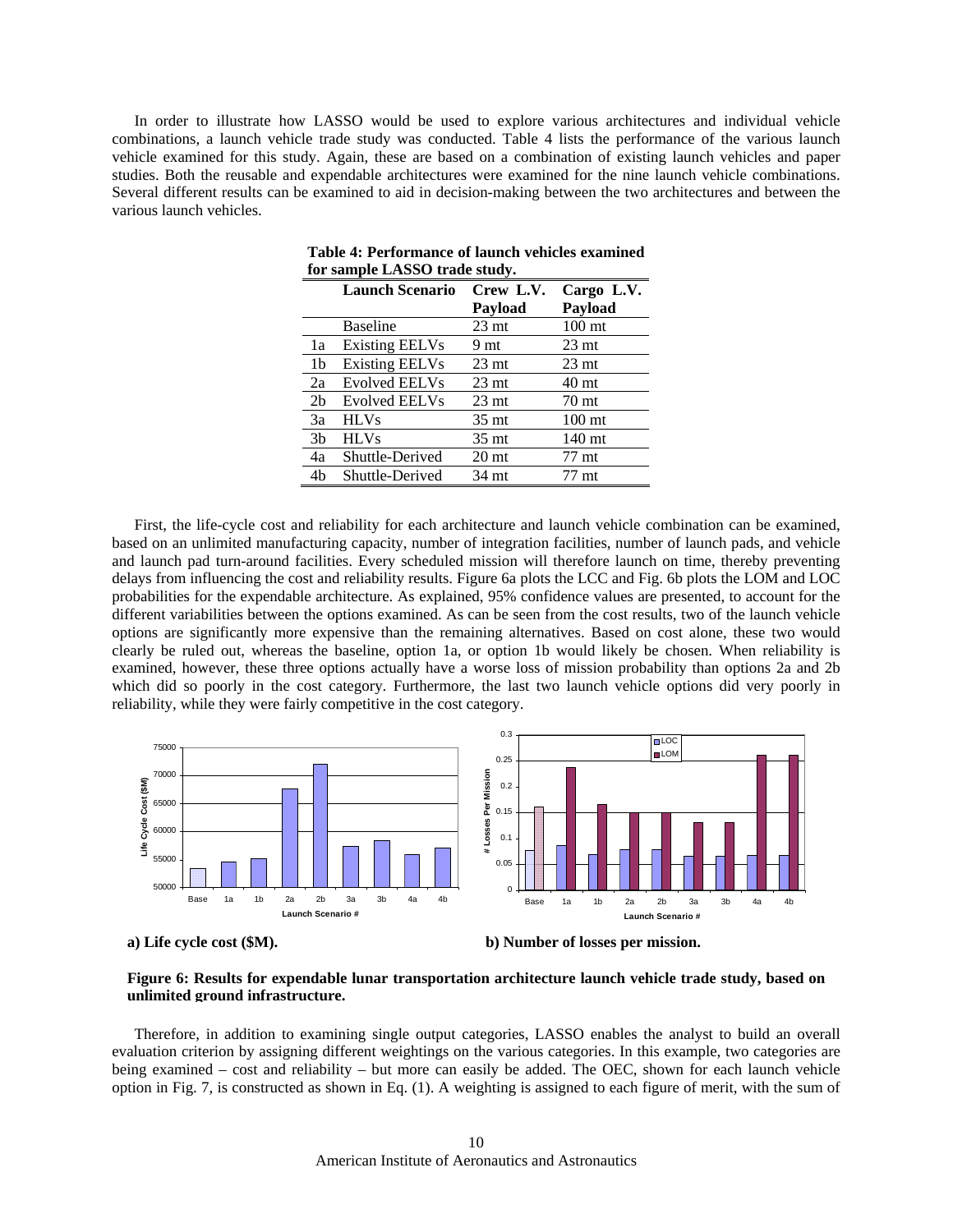the weightings required to equal 100%. Each value is also normalized such that each different figure of merit falls in the same range across all of the options being examined.

$$
OEC = \frac{96}{200000} \times \left(\frac{LCC}{200000}\right) + \frac{96}{2} \times \left(\frac{1}{2} LOC + \frac{1}{2}LOM\right)
$$
 (1)

Figure 7 plots the OEC for the expendable architecture for the weightings on both cost and reliability ( $\%$ <sub>cost</sub> and  $\%_{rel}$ ) equal to 50%. As can be seen from the plot, some of the launch vehicle options that appeared favorable from a cost standpoint become much less attractive when reliability is also examined. Additionally, the table in Fig. 7 ranks each of the launch vehicle options for the expendable architecture based on three different weightings of the OEC: 100% cost, 100% reliability, and 50%-50% cost-reliability. Depending on whether cost or reliability is more important to a lunar exploration program, a different set of launch vehicles would be chosen. Although this is a fairly simple example illustrating only cost and reliability for the expendable architecture, it stresses the importance of incorporating multiple figures of merit as well as examining different weighting scenarios to determine which architecture is the best across the board.



**Figure 7: Overall evaluation criterion for expendable lunar transportation architecture.** 

In addition to exploring various architectures and vehicles, the effect on limiting the available ground infrastructure can be studied for a particular architecture. The above cost and reliability results are based on

unlimited infrastructure, such that the mission capture rate is always 100%. If this infrastructure is limited, however, different launch vehicle combinations will perform better in terms of meeting the lunar mission demand. As explained earlier in Table 3, several figures of merit can be used in LASSO to characterize the effect of limited ground infrastructure. These include capture percentage, average launch delay, and time of elements in Earth orbit. As an example, Fig. 8 plots the capture percentage for the same launch vehicle combinations for the expendable architecture. This assumes a limited set of ground infrastructure, such that all of the manufacturing and integration facilities have a capacity of one, and there is only one launch pad for each type of launch



**Figure 8: Mission capture percentage for expendable architecture based on limited ground infrastructure.**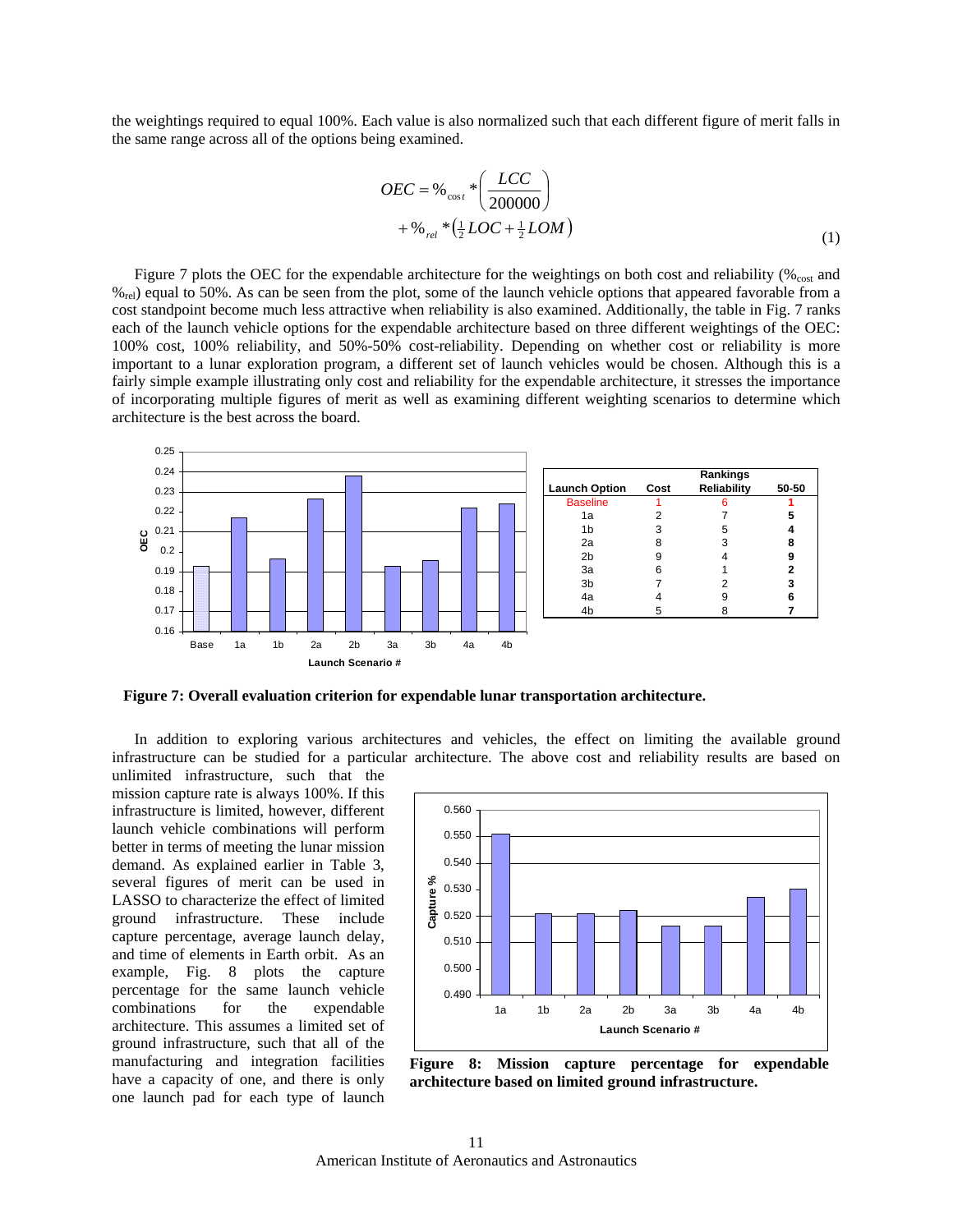vehicle. For two lunar missions per year, this set of ground infrastructure is not sufficient to reach 100% mission capture for any of the options plotted. Some of the options, however, did result in higher values of the mission capture percentage. LASSO can also be used to determine the minimum set of ground infrastructure required to reach a desired value of any of the scheduling figures of merit. For example, for launch option 3a, the minimum ground infrastructure to achieve 100% mission capture is as follows: one launch pad for each type of launch vehicle, all integration facilities with a capacity of one, TLI manufacturing facility with a capacity of one, and CEV, lander, and TEI manufacturing facilities with capacities of two.

In the above launch vehicle trade study results, cost results were presented for undiscounted life-cycle cost. Another important factor, however, is the annual funding required, since a program is generally allocated a given

budget on a yearly basis, not a lump sum that can be spent each year as needed. Using LASSO, architectures can also be compared in terms of yearly spending. The results here assume that DDTE costs are spread evenly across the first five years of the program. Production begins the following year, with costs assigned to the year in which production of a particular element starts. Over the ten years where missions are flown, costs are broken down into production, launch, and operations costs. Finally, there are no launches in the last year of the program, but fixed operations costs are still incurred. All of the costs shown are in 2005 dollars. Fig. 9 plots the annual transportationrelated costs for two of the launch vehicle options for the expendable architecture. Depending on the funding available, the choice of architecture could be heavily



**Figure 9: Annual transportation-related program costs for two launch options for the expendable architecture.**

influenced by the results shown in this plot. The baseline launch vehicle scenario has lower costs once lunar missions begin, but requires higher costs up-front, while the existing EELV option requires much lower costs upfront but incurs higher mission costs down the road.

All of the results shown thus far have been for the expendable lunar architecture. Comparing architectures is of course a key feature of LASSO. The final result shown will illustrate one of the many ways that different

architectures can be compared. One of the other variables of interest that can be varied is the desired flight rate per year. While a program may initially intend to fly at a certain flight rate, budget cuts or mission success can decrease or increase the planned rate. Therefore, an architecture that does well across a wide range of flight rates is favorable. Figure 10 plots the cost-permission for the baseline launch vehicle scenarios for the expendable and reusable architectures as a function of annual flight rate. Other figures of merit are also of particular interest, such as life-cycle cost, mission capture percentage, and maximum achievable missions per year. Two key results deserve to be pointed out from Fig. 10, however. First, for the baseline launch vehicle, the cost-per-mission of the expendable architecture is consistently less than for the reusable architecture. Second, for both architectures, at least two missions must



**Figure 10: Cost-per-mission as a function of flight rate for the baseline launch vehicle option for the expendable and reusable architectures.**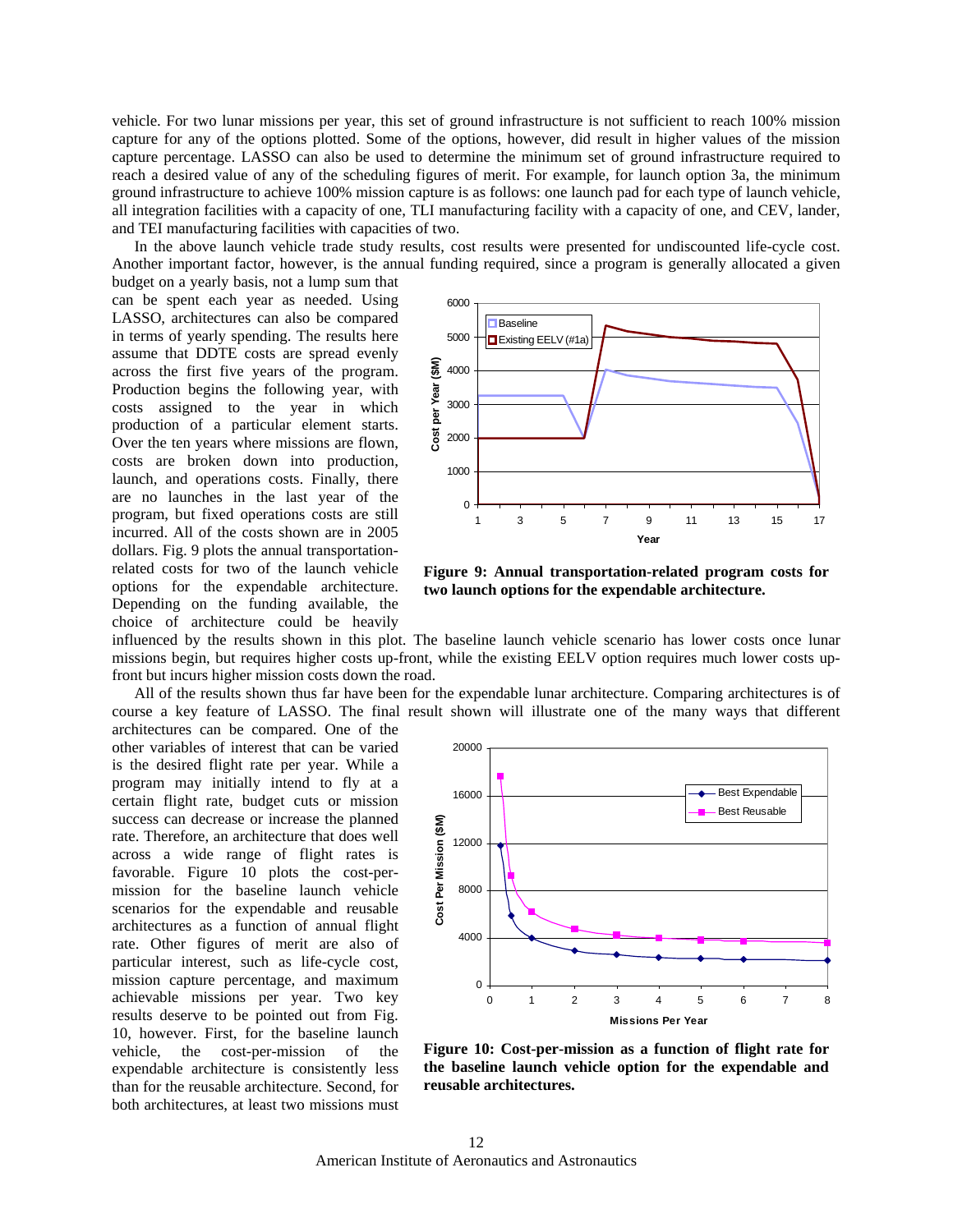be flown per year for a ten-year program in order for each mission to be cost effective.

## **IV. Conclusions**

The results presented above are intended to be representative of the capability of LASSO to evaluate and optimize lunar transportation architectures for a number of different figures of merit, although they only represent a small subset of the full capability of this new simulation approach. For example, additional trade studies can be conducted on the individual vehicle elements, simply by running the LASSO simulation with different elements in the database. Additional flight elements can easily be added by adding new line items to the Excel database. Furthermore, the modularity of the Arena architecture models allows for changes to be quickly and easily made to the current lunar transportation architectures or for new architecture to be built using the basic pieces of the current models. Parametric studies can be conducted on any of the inputs listed in Table 2 to examine the effects on any of the figures of merit listed in Table 3. Additional inputs and outputs can also be added to LASSO by modifying the Arena models. Many of these additional trades on the reusable and expendable lunar transportation architectures were conducted under this research grant. For more detailed results on the architecture study, refer to Ref. 15.

LASSO also allows for probabilistic simulation of these transportation architectures, which accounts for uncertainty present at the early stages of the decision-making process. Costs, reliability, and process times can only be estimated during conceptual design; therefore, the variability of the results must be taken into account when choosing an optimal transportation approach. This was illustrated in Fig. 5.

These distinguishing capabilities of LASSO provide the decision-maker additional information in choosing an overall lunar transportation approach. Previously, cost, reliability, and ability to adhere to a given program schedule were rarely considered early in the design process, which often led to cost and schedule overruns later in the process. For example, Fig. 9 illustrates the need to consider annual funding in the overall design process. If the architecture with the higher up-front costs were chosen, more money could actually be saved overall for a long-term program. If only up-front costs were considered, the other architecture would likely have been chosen, which would result in higher costs down the road. Additionally, the available ground infrastructure must be considered, as is addressed in Fig. 8. Building more manufacturing and integration facilities and more launch pads can also cause cost and schedule overruns if these aspects are not considered early on in the decision-making process.

The capabilities provided by LASSO – the ability to examine non-performance based figure of merit in a probabilistic simulation environment – are therefore critical to establishing a cost-effective and sustainable human lunar exploration program. If only performance metrics are used during the conceptual stage of the design process, a program can run into budget and schedule problems down the road, when they will be more difficult and expensive to correct. Therefore the capability to evaluate space exploration architectures based on cost, reliability, and scheduling figures of merit will be essential to successfully implementing the President's Vision for Space Exploration through the next several decades.

# **Acknowledgments**

Kristina Alemany would like to thank the members of the Space Systems Design Lab at the Georgia Institute of Technology for their help. This work was funded by the National Institute of Aerospace through the Spacecraft and Sensors Branch at NASA Langley Research Center.

#### **References**

<sup>1</sup>The Vision for Space Exploration, National Aeronautics and Space Administration, Washington, D.C., Feb. 2004.

Zapata, Edgar, *GEM-FLO*, National Aeronautics and Space Administration, 2003. [http://science.ksc.nasa.gov/shuttle/nexgen/GEM-FLO\_main.htm. Accessed 4/7/05.]

Reeves Jr., John Daniel, *Discrete Event Simulation of Reusable Launch Vehicle Ground Operations (RLVSim)*, Space Systems Design Lab, Georgia Institute of Technology, Atlanta, GA, July 2004. [http://www.ssdl.gatech.edu/main/ssdl\_pres\_archive/Reeves\_8900\_RLVSim.pdf Accessed May 2005.] <sup>4</sup>

Young, D., Olds, J.R., Hutchinson, V., Krevor, Z., Pimentel, J., Reeves, J.D., Sakai, T., Young, J., *Centurion: A Heavy-Lift Launch Vehicle Family for Cis-Lunar Exploration*, AIAA 2004-3735, 40th AIAA/ASME/SAE/ASEE Joint Propulsion Conference And Exhibit, Fort Lauderdale, Florida, July 11 - 14, 2004.

Young, D., Olds, J.R., Hutchinson, V., Krevor, Z., Young, J., *Artemis: A Reusable Excursion Vehicle Concept for Lunar Exploration*, AIAA 2005-4010, 40th AIAA/ASME/SAE/ASEE Joint Propulsion Conference And Exhibit, Fort Lauderdale, Florida, July 11 - 14, 2004. 6

<sup>6</sup>Hutchinson, V., Olds, J.R., *Tempest: A Lunar Transfer Crew Exploration Vehicle*, AIAA 2005-4190, 41<sup>st</sup> AIAA/ASME/SAE/ASEE Joint Propulsion Conference and Exhibit, Tuscon, Arizona, July 10-13, 2005. 7

Wade, M., *Cape Canaveral*, Encyclopedia Astronautica, 2004.